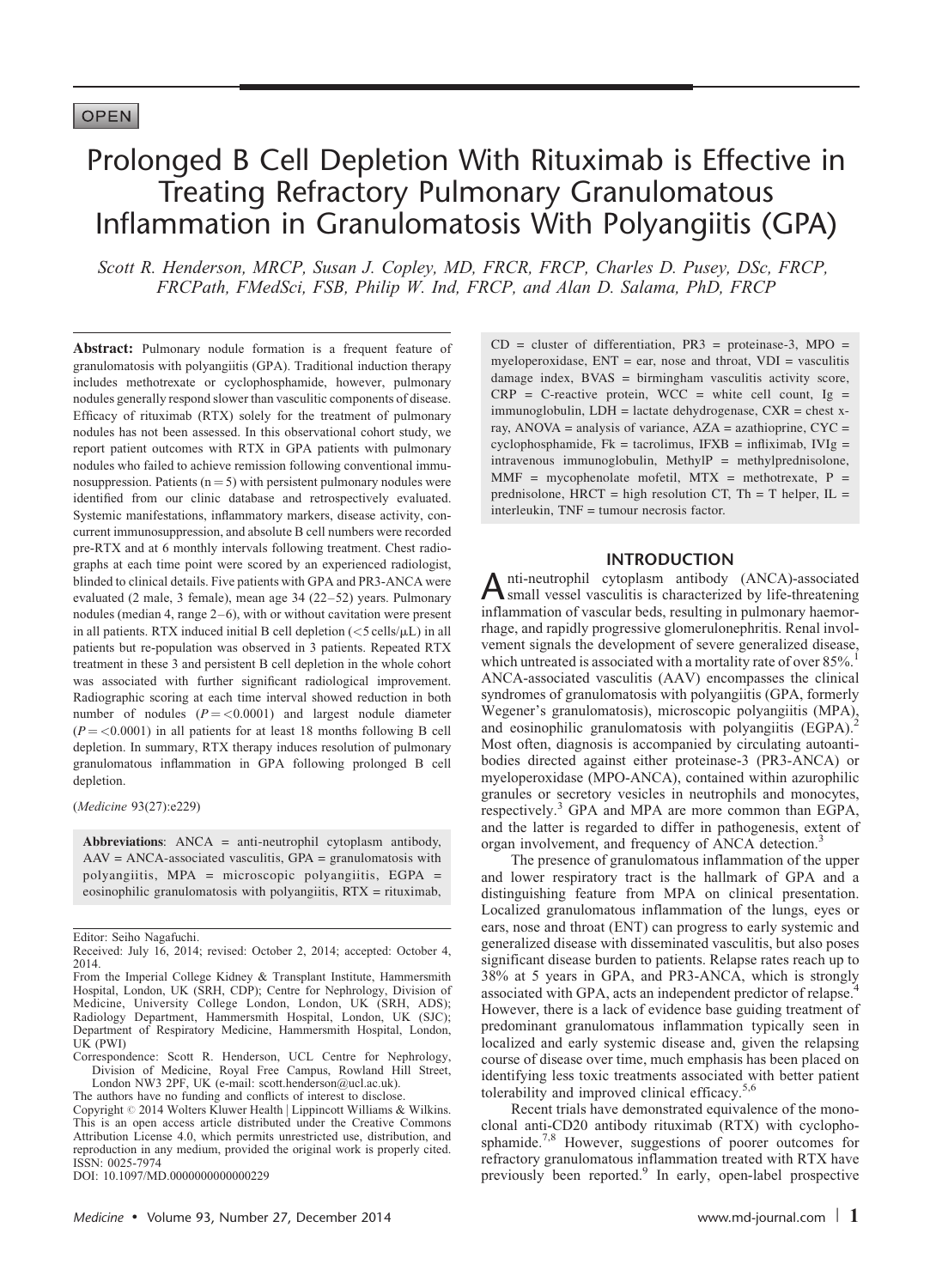<span id="page-1-0"></span>studies, a lack of efficacy of RTX on granulomatous disease manifestations and variability in induction of remission of refractory GPA was observed.<sup>[10,11](#page-5-0)</sup> Limited remission of pulmonary lesions was also noted following comparison of the effect of RTX on granulomatous and vasculitic manifestations in GPA, with most patients showing some sign of improvement although a proportion of patients did not respond to RTX at all[.12](#page-5-0) By contrast, we and others have described success of RTX therapy on retro-orbital, $^{13}$  $^{13}$  $^{13}$  head, neck, and pulmonary manifestations[.14](#page-5-0) However, the effect of RTX on specific radiographic appearances of pulmonary granulomatous inflammation has not been assessed and no insight as to what predicts outcome in patients is established.

Here, we demonstrate the safe and effective resolution of pulmonary granulomata in an observational cohort study of patients with GPA resistant to conventional therapy who were treated with RTX, at a reduced dosing regimen compared to previous reports, and suggest that prolonged B cell depletion is required for effective nodule resolution.

## PATIENTS AND METHODS

Patients with early systemic GPA and persistent pulmonary granulomatous lesions who required additional therapy and were treated with RTX were identified from our multi-disciplinary vasculitis clinic and retrospectively evaluated. All investigators abided by the ''Ethical Principles for Medical Research Involving Human Subjects'' outlined in the Declaration of Helsinki, and adopted in October 2000 by the World Medical Association.

All patients fulfilled diagnostic criteria outlined by the Chapel Hill Consensus Conference and the American College of Rheumatology.[2,15](#page-5-0) Clinical characteristics, demographics, and disease duration were recorded. Detailed history of previous immunosuppressive treatment was established following review of clinical case records. RTX treatment was the same in all patients and included 1 g boluses administered on 2 occasions, 2 weeks apart. Repopulation of peripheral blood B cells was defined as  $>5$  cells/ $\mu$ L following previous B cell depletion  $\langle$ <5 cells/ $\mu$ L). A further course of RTX was administered on an individual patient basis when clinical indication was supported by B cell re-population.

Disease manifestations, organ involvement, vasculitis damage index (VDI), and Birmingham vasculitis activity score (BVAS) were recorded for each patient. C-reactive protein (CRP), total white cell count (WCC), serum creatinine, and PR3-ANCA titres were recorded in all patients. In addition, serum immunoglobulins (IgG, IgA, and IgM) were documented. Lactate dehydrogenase (LDH) was not routinely measured during treatment.

Chest x-rays (CXR), performed at 6 monthly intervals throughout each patient's treatment course, were scored by an experienced radiologist blinded to clinical and radiological details. Radiographic scoring was performed up until 18 months (Patients 2, 4, and 5), 24 months (Patient 3), and 38 months (Patient 1). Extent of pulmonary manifestations examined included cavitating and non-cavitating pulmonary nodules, largest nodule diameter, presence of fibrosis, or consolidation, and presence of ancillary features such as pleural effusions.<sup>[16](#page-5-0)</sup> Analyses were performed using descriptive statistics and oneway repeated measures ANOVA using GraphPad PrismTM.

## RESULTS

## Clinical Characteristics

We identified 5 patients (3 female, 2 male) with persistent pulmonary nodules that had not responded to conventional immunosuppression and were treated with RTX. Disease manifestations in all 5 patients were confined to the ENT, ocular, and pulmonary systems, representing early systemic disease.<sup>17</sup>

| <b>Patient</b>                              |                                                              |                                                                                     |                                                                           |                                                                                          |                                                                      |
|---------------------------------------------|--------------------------------------------------------------|-------------------------------------------------------------------------------------|---------------------------------------------------------------------------|------------------------------------------------------------------------------------------|----------------------------------------------------------------------|
|                                             |                                                              |                                                                                     | 3                                                                         | 4                                                                                        | 5                                                                    |
| Age                                         | 30                                                           | 33                                                                                  | 33                                                                        | 22                                                                                       | 52                                                                   |
| Gender                                      | Male                                                         | Female                                                                              | Female                                                                    | Female                                                                                   | Male                                                                 |
| Disease duration (months)                   | 62                                                           | 28                                                                                  | 120                                                                       | 23                                                                                       | 12                                                                   |
| Months to B cell repopulation               | 30                                                           | 6                                                                                   | 17                                                                        |                                                                                          |                                                                      |
| Follow-up (months)                          | 38                                                           | 18                                                                                  | 24                                                                        | 28                                                                                       | 20                                                                   |
| <b>BVAS</b>                                 | 11                                                           | 10                                                                                  | 12                                                                        | 13                                                                                       | 10                                                                   |
| VDI                                         |                                                              |                                                                                     | 2                                                                         |                                                                                          | 4                                                                    |
| $CRP$ (mg/L)                                | 25                                                           | 15                                                                                  | 19                                                                        | 98                                                                                       | 14                                                                   |
| WCC $(\times 10^9$ /L)                      | 12.1                                                         |                                                                                     | 12                                                                        | 9.2                                                                                      | 15.7                                                                 |
| Creatinine $(\mu \text{mol/L})$             | 110                                                          | 68                                                                                  | 101                                                                       | 55                                                                                       | 93                                                                   |
| Immunosuppressants                          | CYC; IFXB; P;                                                | P: MMF                                                                              | P: AZA: MTX;                                                              | CYC; P; AZA                                                                              | CYC; MethylP;                                                        |
| previously used                             | MMF; AZA                                                     |                                                                                     | CYC; MMF; MethylP                                                         |                                                                                          | MTX; P                                                               |
| Immunosuppressants at<br>start of RTX       | P 20 mg od AZA<br>$75 \,\mathrm{mg}$ od                      | P 12.5 mg od<br>MMF 1g od                                                           | $P_20mg$ od                                                               | P 15 mg od AZA<br>$100 \,\mathrm{mg}$ od                                                 | P 10 mg od MTX<br>15 mg once weekly                                  |
| Active organ involvement<br>at start of RTX | Pulmonary nodules,<br>rhinosinusitis,<br>subglottic stenosis | Pulmonary nodules,<br>bilateral main<br>bronchial narrowing,<br>subglottic stenosis | Pulmonary nodules,<br>septal perforation,<br>nasal crusting,<br>epistaxis | Pulmonary nodules,<br>nasal septal<br>granulomas,<br>secondary crusting<br>& obstruction | Pulmonary nodules,<br>sclerokeratitis.<br>retro-orbital<br>granuloma |

TABLE 1. Clinical Characteristics of Patients Treated With RTX for Persistent Pulmonary Granulomatosis Inflammation in GPA

Demographics, BVAS, VDI, baseline inflammatory markers, and serum creatinine are shown. In addition, immunosuppressant history is outlined alongside extent of active organ involvement.

AZA = azathioprine, BVAS = Birmingham vasculitis activity score, CRP = C-reactive protein, CYC = cyclophosphamide, Fk = tacrolimus, IFXB = infliximab, IVIg = intravenous immunoglobulin, MethylP = methyl-prednisolone, MMF = mycophenolate mofetil, MTX = methotrexate,  $P =$  prednisolone, RTX = rituximab, VDI = vasculitis damage index, WCC = white cell count.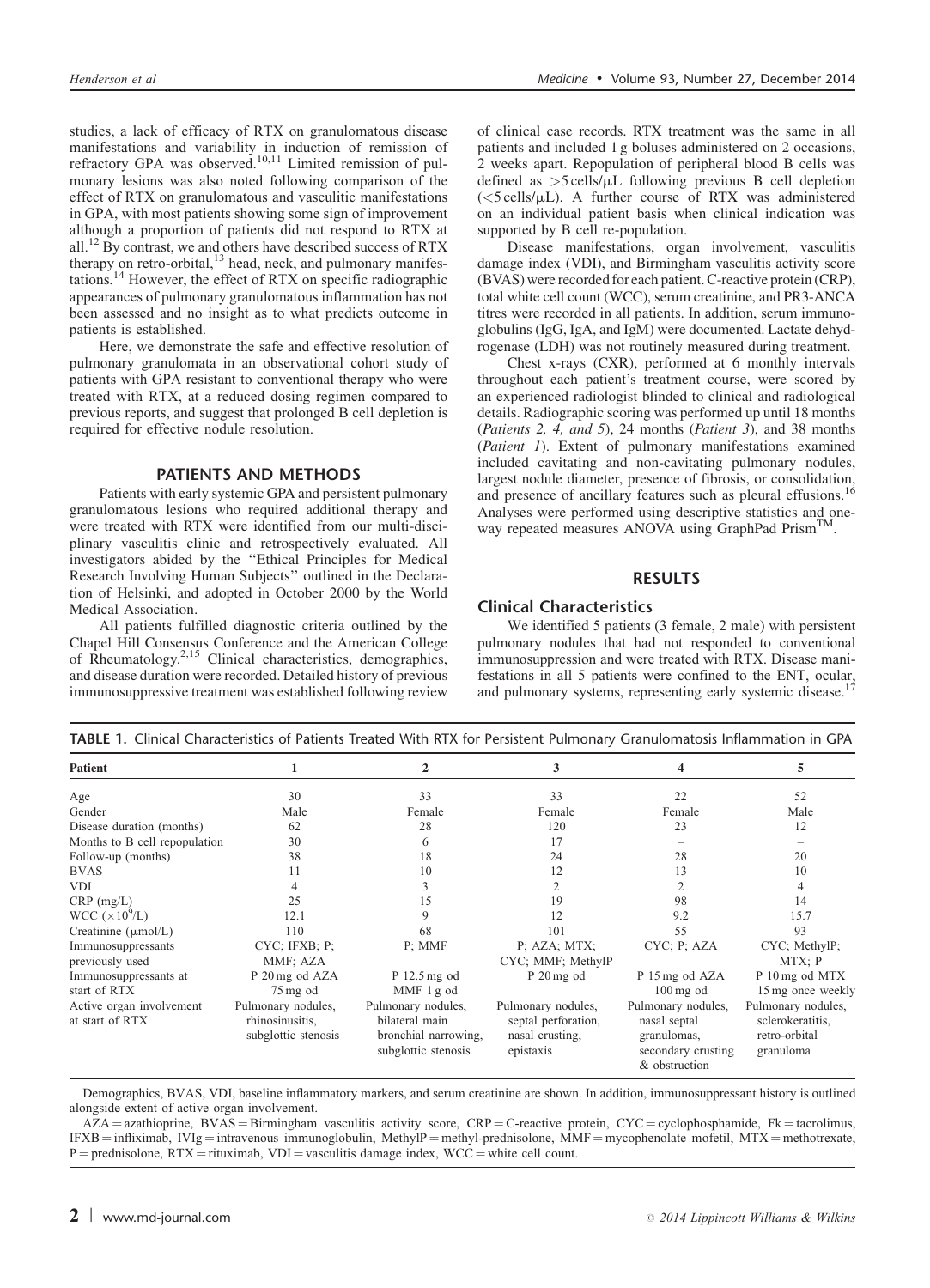<span id="page-2-0"></span>PR3-ANCA antibodies were present in all patients. Mean patient age was 34 years (range 22–52). Disease duration, previous and current immunosuppressants prior to administration of RTX are summarized in [Table 1.](#page-1-0) In addition, baseline VDI, BVAS, CRP, creatinine, and total WCC are also shown in [Table 1.](#page-1-0) Median follow-up reached 22 months (range 18–38). There were no infectious complications recorded in any patients during the follow-up period. RTX was well tolerated with no adverse reactions to drug infusion recorded. Hospitalization following therapy did not occur in any patient.

## Pulmonary Granulomata and Chest Radiography

All patients had pulmonary nodules; cavitating  $(n = 2)$  and non-cavitating  $(n = 3)$ . Nodules ranged in number, with a median of 4 nodules per patient (range 2–6), and in size, median 3.6 cm (largest diameter range 3–6.8 cm) prior to treatment. Change in largest diameter of pulmonary nodules in association with B cell depletion is shown in Figure 1. An example of a typical chest radiograph is shown in [Figure 2.](#page-3-0) Arrows outline significant reduction in size and almost complete resolution of inflammation in some nodules. Consolidation (n = 1), fibrosis (n = 2), main bronchial stenosis (n = 1), and pleural effusions  $(n = 1)$  were additional features noted in some patients on initial chest radiology.

# Peripheral Blood B Cell Depletion, Disease Activity, and RTX Administration

Pre-treatment median BVAS score was 11 (10–13), VDI 3 (2–4), and mean CRP and WCC 34 (14–98) mg/L and 11.6  $(9-15.7) \times 10^{9}$  cells/L, respectively [\(Table 1\)](#page-1-0). Peripheral blood

B cell depletion  $\left(\langle 5 \text{ cells/}\mu\right| \right)$  was achieved in all patients by 2 weeks following RTX administration. B cells remained depleted at 6 months in 80% of patients. Further RTX was given to 3 patients (Patients  $1-3$ ) based on each individual's clinical condition, radiological changes, and B cell repopulation.

Patient 1 repopulated peripheral B cells at 18 months after initial RTX (104 cells/ $\mu$ L), however, clinically remained well, and B cell return was not associated with an inflammatory response (CRP 2 mg/L, WCC 7.7  $\times$  10<sup>9</sup> cells/L) or rise in BVAS (6 at 18 months, 13 pre-treatment). Therefore, the patient was monitored with interval imaging; at 18 months no change in size or number of pulmonary nodules was found (Figure 1), while high resolution CT (HRCT) performed at 24 months confirmed no change in pulmonary nodules and apparent reduction in mediastinal lymphadenopathy. The patient's condition also remained stable (CRP  $2 \text{ mg/L}$ , WCC  $9.4 \times 10^9 \text{ cells/L}$  and BVAS 6). PR3-ANCA antibody titres were variable throughout the treatment course but progressively increased to 420 units/ mL at 30 months (nadir 76 units/mL at 12 months) in association with deterioration in clinical condition, with rise in BVAS to 11, rise in inflammatory markers (CRP 98 mg/L, WCC  $12 \times 10^9$  cells/L), sustained B cell repopulation (84 cells/ $\mu$ L), and persistent pulmonary nodules. Repeat RTX treatment was initiated at 30 months and the patient successfully depleted peripheral B cells within 2 weeks of administration.

B cell repopulation was observed at 6 months in Patient 2, despite achieving B cell depletion following initial treatment. Although a significant improvement in radiographic appearances was observed at 6 months ([Figure 2](#page-3-0)), the clinical condition did not show the same response; BVAS was 10 at 6 months (13 pre-treatment), CRP 74 mg/L, and WCC



FIGURE 1. Change in peripheral blood B cell count after RTX (plotted against the left y axis) and size of largest pulmonary nodule diameter (plotted against the right *y* axis) is shown for each patient. RTX administration is represented by the shaded boxes and absolute peripheral B cell count 2 weeks after RTX therapy shows effective B cell depletion for each patient.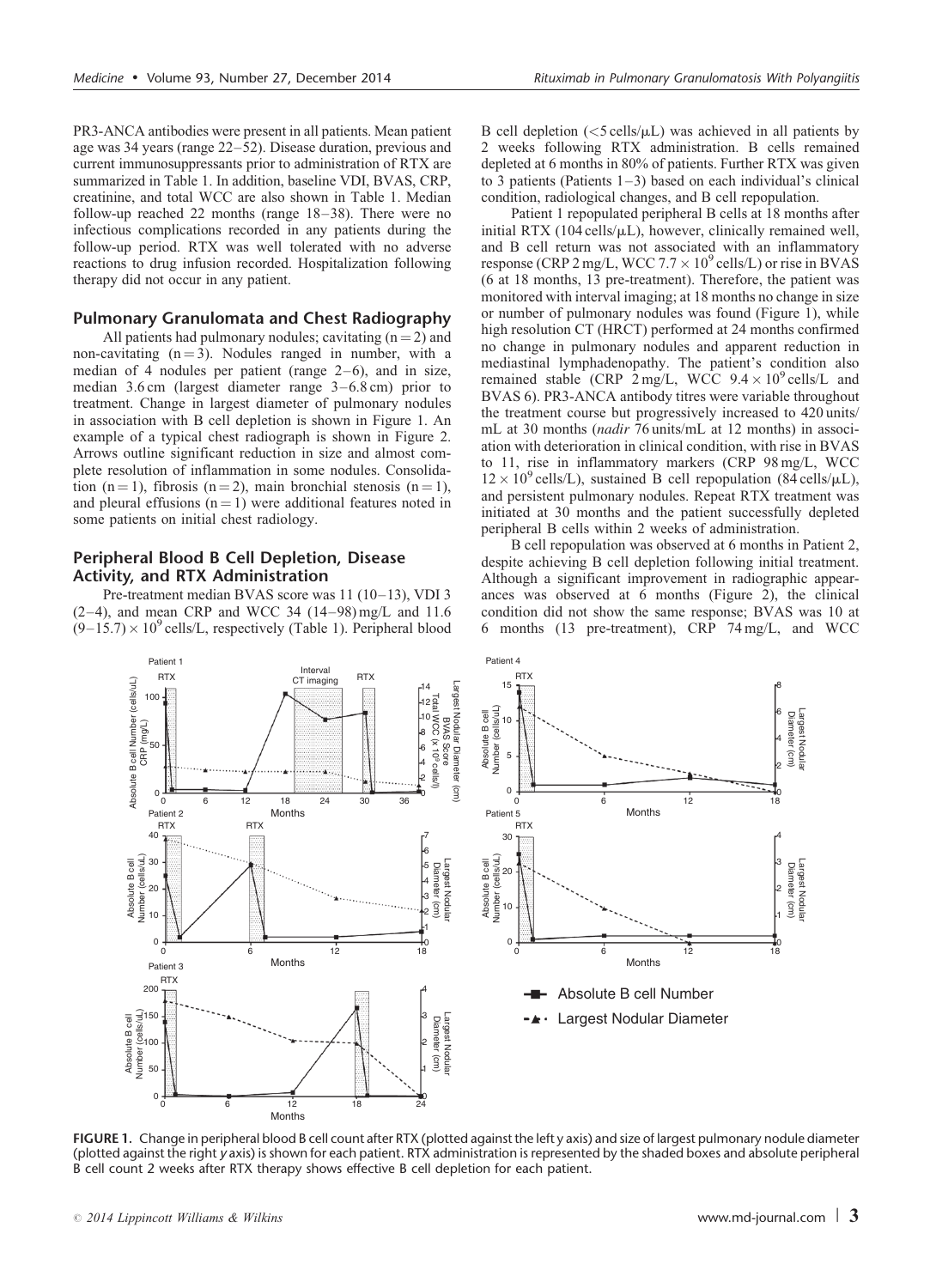<span id="page-3-0"></span>

FIGURE 2. Chest radiographs performed pre-rituximab and after 6 months in Patient 2 are shown. Far left arrows show the largest cavitating pulmonary nodule, which reduced in size from 3.6 to 2.9 cm after treatment. The downward arrows to the right of each CXR show almost complete resolution of a cavitating nodule present at the start of treatment.

 $9.4 \times 10^9$  cells/L. PR3-ANCA titres measured 69 units/mL pre-RTX and 40 units/mL at 6 months. With ongoing disease activity and signs of inflammation, further RTX was administered and the patient similarly depleted peripheral B cells within 2 weeks of administration, which was sustained up until the study end point at 18 months. This was associated with a sustained reduction of BVAS (to 1), CRP (to 5 mg/L), WCC (to  $9.4 \times 10^9$  cells/L), and pulmonary nodules.

After 12 months of therapy, B cell repopulation occurred in Patient 3 (8 cells/ $\mu$ L) and further increased at 18 months  $(166 \, \text{cells/}\mu\text{L})$ . BVAS was unchanged between 6 and 18 months (11 at 6 and 18 months, 12 pre-treatment), but WCC increased  $(12 \times 10^{9} \text{ cells/L})$  and CXR at 18 months showed persistent pulmonary nodules with no evidence of infection. Therefore RTX was re-administered at 18 months and the patient depleted peripheral B cells as shown in [Figure 1](#page-2-0). CRP and PR3-ANCA titres showed minimal change between 6 and 18 months; 9 to 15 mg/L and 2 to 8 units/mL, respectively. BVAS reduced to 4 at 24 months.

In comparison, Patients 4 and 5 did not require any further RTX over an 18-month period with sustained B cell depletion after initial dosing. Prior to treatment, BVAS, CRP, and WCC measured 12,  $98 \text{ mg/L}$  and  $9.2 \times 10^9 \text{ cells/L}$ , respectively in Patient 4, and 16,  $14 \text{ mg/L}$  and  $15.7 \times 10^9 \text{ cells/L}$ , respectively in Patient 5. Resolution of inflammatory markers continued in both patients alongside B cell depletion. PR3-ANCA antibodies measured 64 units/mL at 18 months in Patient 4. Of note in Patient 5, PR3-ANCA antibody titre increased to 378 units/mL at 18 months in the absence of an inflammatory response, evidence of disease activity, or repopulation of peripheral B cells. Throughout treatment course, no patient developed any signs of renal involvement or intercurrent acute kidney injury and serum creatinine measured, at each clinic visit, remained within the normal reference range (data not shown).

#### Outcomes

Prolonged B cell depletion  $(<5 \text{ cells/µL})$  following RTX was associated with significant reduction in number of pulmonary nodules ( $P = \langle 0.0001 \rangle$  as well as size of the largest nodule ( $P = < 0.0001$ ) in all patients (pre-RTX to 18, 24, or 38 months post-RTX, respectively). BVAS reduced following treatment, as outlined for each patient above, however, ''grumbling'' ENT disease largely accounted for persistent disease activity. Pre-treatment median BVAS score was 11 (10–13) and post-treatment score was  $4(0-6)$ , at 18 months (*Patients 2, 4*,

and 5), 24 months (Patient 3), and 38 months (Patient 1), respectively. There was no overall significant difference in PR3-ANCA antibody concentration at 6 monthly intervals after RTX. Mean glucocorticoid dose pre-RTX was 12.5 mg (7.5–20 mg) which significantly decreased to a mean of 5 mg  $(5-7.5 \text{ mg})$  at 6 months ( $P = 0.008$ ) and 2.5 mg (0–5 mg) at the study endpoint ( $P = < 0.0001$ ). Additional maintenance immunosuppression was not altered following RTX treatment.

Serial measurements of serum immunoglobulins were available in 4 patients (Patients 1–4). Mean serum IgG concentration measured 11.9 (9.9–14.6) g/L, 11.8 (8.7–13.2) g/L, 12.8 (7.8–18.3) g/L, and 11.5 (8.7–13.1) g/L at 0, 6, 12, and 18 months, respectively. Mean serum IgA concentration measured 2 (0.85–2.97) g/L, 1.8 (0.64–2.65) g/L, 1.7 (0.8–2.3) g/L, and  $1.7 (0.8-2.7)$  g/L at 0, 6, 12, and 18 months, respectively. Mean IgM serum concentration measured 0.8 (0.1–1.5) g/L, 0.6 (0.2– 1) g/L, 0.5 (0.2–0.8) g/L, and 0.4 (0.2–0.6) g/L at 0, 6, 12, and 18 months, respectively. Additional RTX treatment in Patients 1 and 3 after 18 months did not result in any further decrease in immunoglobulins.

#### **DISCUSSION**

Although this represents a small retrospective (selected) series of patients, our data confirm that RTX is effective for treatment of pulmonary granulomas following a prolonged period of B cell depletion. Significant clinical improvement was delayed and took up to 2 years for complete radiological resolution of the nodules in some patients. BVAS score also improved after treatment, however, persistent ENT symptoms were scored as disease activity and it is worth considering the difficulty in clinically distinguishing between active disease and tissue damage and therefore BVAS may in fact over emphasize extent of disease activity after RTX. Nevertheless, our results demonstrate that in 5 patients with GPA, RTX improved pulmonary granulomatous manifestations when given in addition to standard therapy and allowed a significant reduction in corticosteroid usage.

RTX has been shown to be equally effective in treatment of ANCA negative GPA, suggesting that its effects are mediated in part via immune mechanisms distinct from autoantibody production. B cell depletion is therefore an attractive therapeutic strategy for treating granulomatous manifestations of GPA. Granulomata consist of neutrophils, giant cells, monocyte-derived tissue macrophages, B cells and  $CD4+CD28-$  T cells.<sup>[18](#page-5-0)</sup> The activation of T cells in an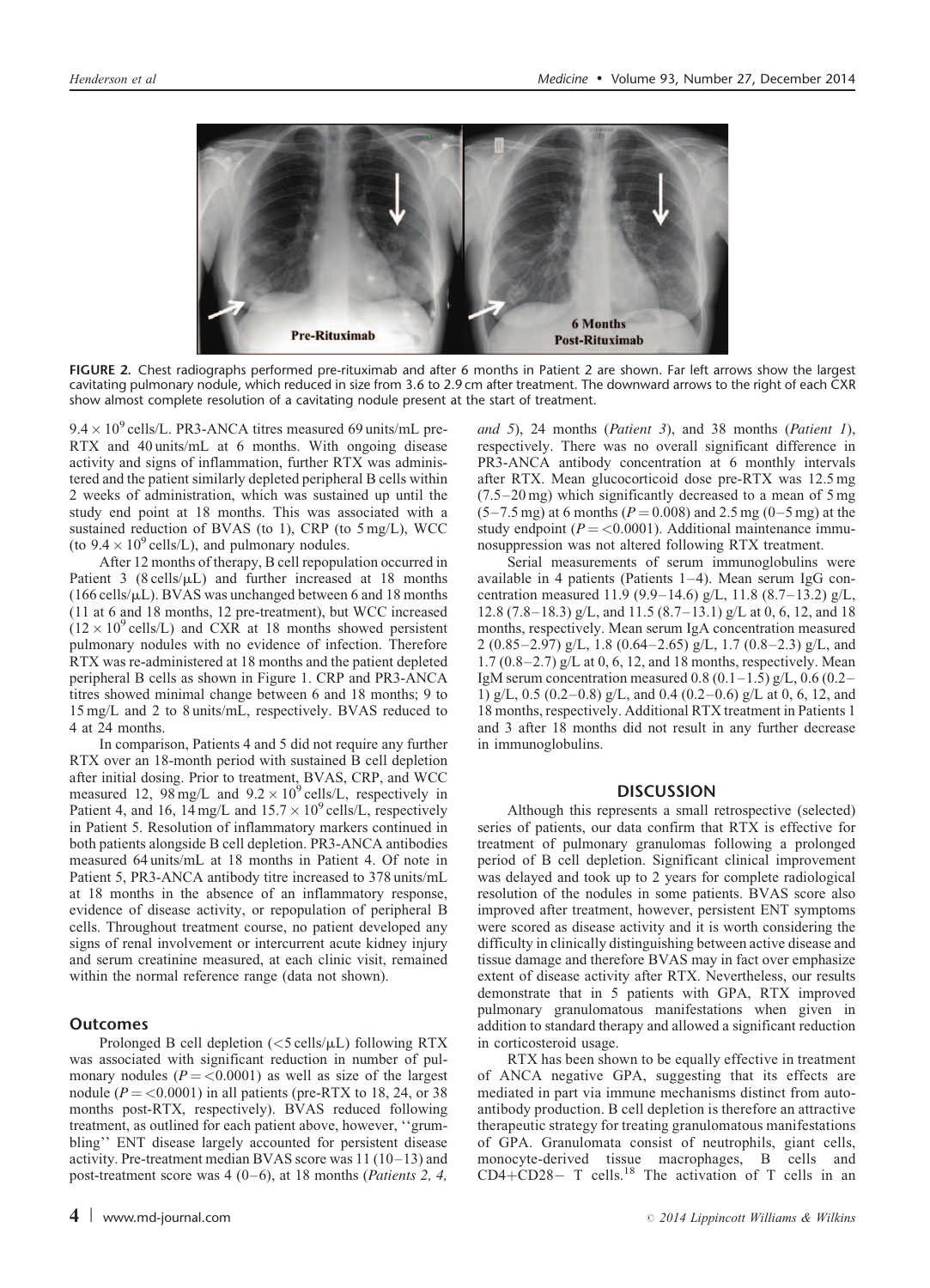<span id="page-4-0"></span>unbalanced Th1 phenotype and maturation of dendritic cells by PR3, exaggerating this Th1 response, have previously highlighted Th1 cells as critical mediators of granuloma<br>pathogenesis in GPA.<sup>[18,19](#page-5-0)</sup> Indeed, both CD4+ Th1 and Th17 cells have been implicated as important orchestrators of granulomatous inflammation.

B cells also appear to play an important role in GPA granuloma pathogenesis. Significant B cell populations have been described within pulmonary granulomatous nodules and B cells have been shown to influence both monocyte and T cell activation. Whilst this study used peripheral blood B cell counts as an indicator of B cell repopulation, and this does not necessarily represent the proportion of B cells contained within pulmonary granulomata, it is becoming clearer that the balance of B cell subsets, particularly following RTX, is important in determining clinical outcome.<sup>20</sup> Our group have characterized B cell subsets in AAV, by relative expression of CD24 and CD38. The balance of B cell subsets is altered after RTX and this altered phenotype is associated with decreased T cell activation and increased IL-10 production in vitro.<sup>[21](#page-5-0)</sup>

It is therefore interesting to consider patients in whom B cells repopulated in the circulation, without supporting evidence of active inflammation. This was particularly apparent in Patient 1 where peripheral B cells repopulated but without a change in disease activity and radiological features showing stable and, to some extent resolving, inflammation. Evidence of worsening disease activity then developed 12 months later alongside sustained B cell repopulation and rising PR3-ANCA antibody titres. Phenotypic changes in repopulated B cells could account for this change in clinical course. This also emphasizes the additional benefit of RTX therapy in AAV, providing an opportunity to restore B cell homeostasis amidst an arsenal of autoantibody production against self-antigens and immune cell activation. In comparison, Patient 3 demonstrated significant PR3-ANCA antibody production without evidence of peripheral B cell repopulation, which emphasizes the need to consider granulomata in GPA as B cell containing tertiary lymphoid structures pivotal to driving the relapsing disease course.

Over the preceding decade, randomized controlled trials have standardized approaches to induction of remission and maintenance therapy[.6](#page-5-0) However, despite continuing improvement in patient outcomes with generalized disease, treatment of early systemic disease, and particularly granulomatous inflammation, confined to the respiratory and ENT tracts is not supported by the same evidence base to guide clinical prac-tice.<sup>[22](#page-5-0)</sup> Disease relapse also remains common and PR3-ANCA antibody positivity, most often associated with GPA, and cardiac involvement are recognized as independent risk factors for relapse. In addition, serum creatinine shows a paradoxical inverse relationship with disease relapse; higher serum creatinine levels are associated with lower risk of relapse.[4](#page-5-0) Therefore, although localized and early systemic GPA lack organ or lifethreatening manifestations, persistent granulomatous inflammation is difficult to treat and exposes patients to significant risks associated with long-term immunosuppression.<sup>2</sup>

The use of methotrexate, in combination with glucocorticoids, has been advocated following a randomized controlled trial, which demonstrated its equivalence at inducing remission in early systemic disease compared to oral cyclophosphamide. However, time to remission in patients with pulmonary involvement was increased, overall time to relapse was reduced and rate of relapse was greater in the methotrexate group, with notable adverse drug effects in each group.[24](#page-5-0) The beneficial effect of co-trimoxazole, alone or in combination with glucocorticoids, at achieving remission in localized GPA has been reported in single centre cohort studies.<sup>25-27</sup> Similarly, rate of relapse remained high and additional immunosuppres-<br>sion was required in the majority of patients.<sup>[28,29](#page-5-0)</sup> Numerous biologic therapies have also been evaluated for refractory (most often defined as progressive disease unresponsive to conven-tional therapy, such as glucocorticoids and cyclophosphamide) and persistent disease.<sup>[6](#page-5-0)</sup> While cohort studies outline the use of deoxyspergualin, anti-thymocyte globulin, and TNF-alpha antagnosists, there is a greater level of evidence supporting the use of intravenous immunoglobulin and RTX for refractory and persistent disease. $1,30-34$ 

It is important to consider the impact of RTX on more than just B cell numbers. Whilst no apparent effect on immunoglobulins is observed after a single dose of RTX, IgM levels reduce over time and repeated dosing is associated with depletion of IgG levels and impaired humoral immune responses.[35–38](#page-5-0) Monitoring of serum immunoglobulin levels during prolonged treatment is therefore important.

In non-Hodgkin's lymphoma, from which the use of RTX originated, 4 RTX doses at 4 weekly intervals administered at  $375 \text{ mg/m}^2$  was shown to achieve peripheral B cell depletion for up to 6 months, after which gradual re-population of CD20 positive B cells was detectable. Clinical response was also shown to be influenced by serum antibody half-life, with values ranging from 12.7 to 370.8 hours following this standard infusion protocol.<sup>39</sup> Previous reports in AAV have similarly employed 4 RTX doses at 4 weekly intervals administered at  $375$  mg/m<sup>2</sup>.<sup>10-12</sup> However, in our series, we demonstrate that a standardized reduced dose of RTX (1 g boluses administered on 2 occasions, 2 weeks apart) at less frequent intervals, remains effective in maintaining B cell depletion with some patients not requiring any further B cell depletion therapy over an 18-month follow-up period. We therefore propose that maintaining depletion of B cells is a safer approach and guides individual patient response and improvement in pulmonary granulomatous manifestations in persistent disease, rather than total RTX dose administered.

There is no question that the efficacy of RTX on granu-lomatous lesions in GPA has not always been apparent,<sup>[9,11](#page-5-0)</sup> and it is clear that granulomatous features respond less rapidly than vasculitis features.[12](#page-5-0) Additionally, initial reports of resolution of granulomata with RTX were complicated by the co-admin-stration of high-dose methylprednisolone.<sup>[12](#page-5-0)</sup> In our cohort, B cell depletion and improvement in granulomatous inflammation is unequivocally related to RTX, as methylprednisolone was not administered, concurrent immunosuppressive agents were not altered and we achieved a statistically significant reduction in prednisolone dosage following sustained B cell depletion.

Treatment of granulomatous lesions, in addition to the vasculitic component of GPA, is critical to inducing disease remission and minimizing patient morbidity, but is often harder to achieve and frequently entails the use of cyclophosphamide. RTX is now considered an effective treatment of refractory head and neck manifestations with remission rates reaching more than  $80\%$  in small cohort studies.<sup>34</sup> This case series further develops the efficacy profile of RTX and supports cyclophosphamide avoidance in appropriate patients by providing a rationale for use of a reduced dosing regimen of RTX in persistent pulmonary granulomatous inflammation.

#### **REFERENCES**

1. Booth A, Harper L, Hammad T, et al. Prospective study of TNFalpha blockade with infliximab in anti-neutrophil cytoplasmic